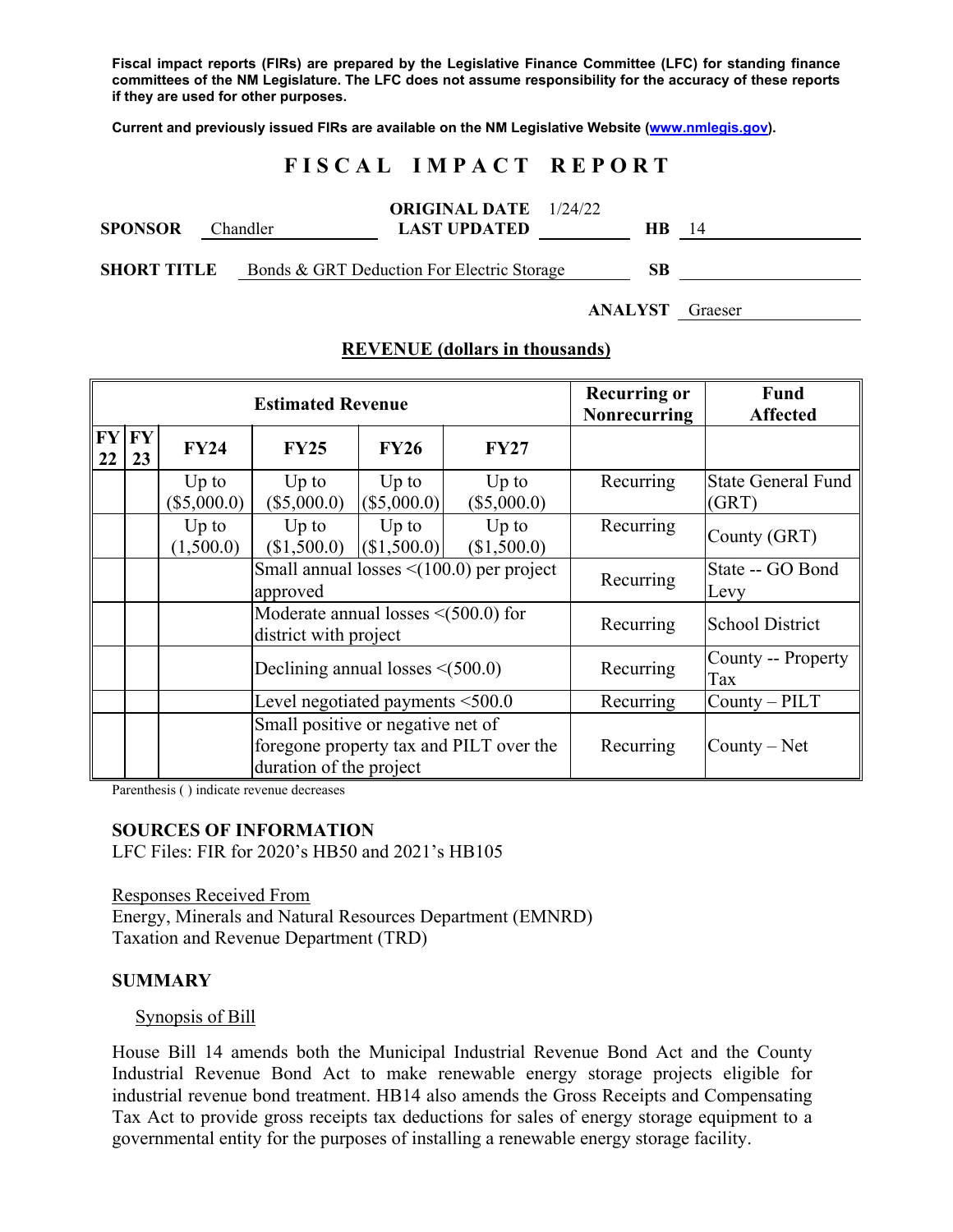EMNRD has provided a section-by-section description:

"Section 1 amends the Municipal Industrial Bond Act (Section 3-32-1. B (5) NMSA 1978) to include an energy storage facility as an eligible project."

"Section 2 amends the County Industrial Revenue Bond Act (Section 4-59-2. F(4)(b) NMSA 1978) to include an energy storage facility as an eligible project."

"Section 3 amends the Gross Receipts and Compensating Tax Act (Section 7-9-54.3 NMSA 1978) to add a gross receipts deduction for energy storage equipment sales to governmental entities. Additional text clarifies that energy storage equipment sold to a governmental entity must be for the purpose of installing a renewable energy storage facility."

"'Energy storage equipment' is defined as "equipment that is installed for the purpose of storing electric energy received from a wind or solar electric generation facility that uses mechanical, chemical, thermal, kinetic or other processes to store energy for release at a later time and related equipment." Under "related equipment," HB14 adds, "power conversion equipment" and expands related equipment to cover both the connection of a wind and solar plan and a renewable energy storage facility."

The effective date of this bill is July 1, 2022. In the 2020 session, LFC recommended including a delayed repeal to HB50 (2020), but this recommendation was not adopted. The addition of electrical generating and transmission facilities, as well as this addition of energy storage facilities to the IRB act creates an unusual tax expenditure and a delayed repeal date would give the legislature an opportunity to review the success or failure of these proposals.

# **FISCAL IMPLICATIONS**

Estimating the cost of tax expenditures is difficult. In this case, it remains uncertain exactly what the foregone revenue will be because of technical issues as well as the apparent fact that with or without the IRB provision, it is possible that no renewable energy storage facilities will be built within the five-year period for this analysis.

The provisions support the transition of the state's energy production to zero carbon by midcentury. This goal is achieved at the cost of both a non-recurring gross receipts tax impact for each project and a recurring property tax impact that is negative at the beginning and positive at the end for the sponsoring county. For the entire period, the state general obligation (GO) bond fund and the affected school district(s) will experience a revenue loss measured against current law.

This bill may be counter to the LFC tax policy principle of adequacy, efficiency, and equity. This bill creates a tax expenditure with a cost that is difficult to determine but likely significant. The LFC has serious concerns about the significant risk to state and local revenues from tax expenditures and the increase in revenue volatility from erosion of the revenue base. This particular tax expenditure affects county governments and school districts more than the state, although the abatement of gross receipts and compensating taxes would be significant for both the state general fund and county and municipal general funds. The revenue losses would depend strongly on uptake (the number of renewable energy systems installed pursuant to the provisions of the bill) and location of the installations.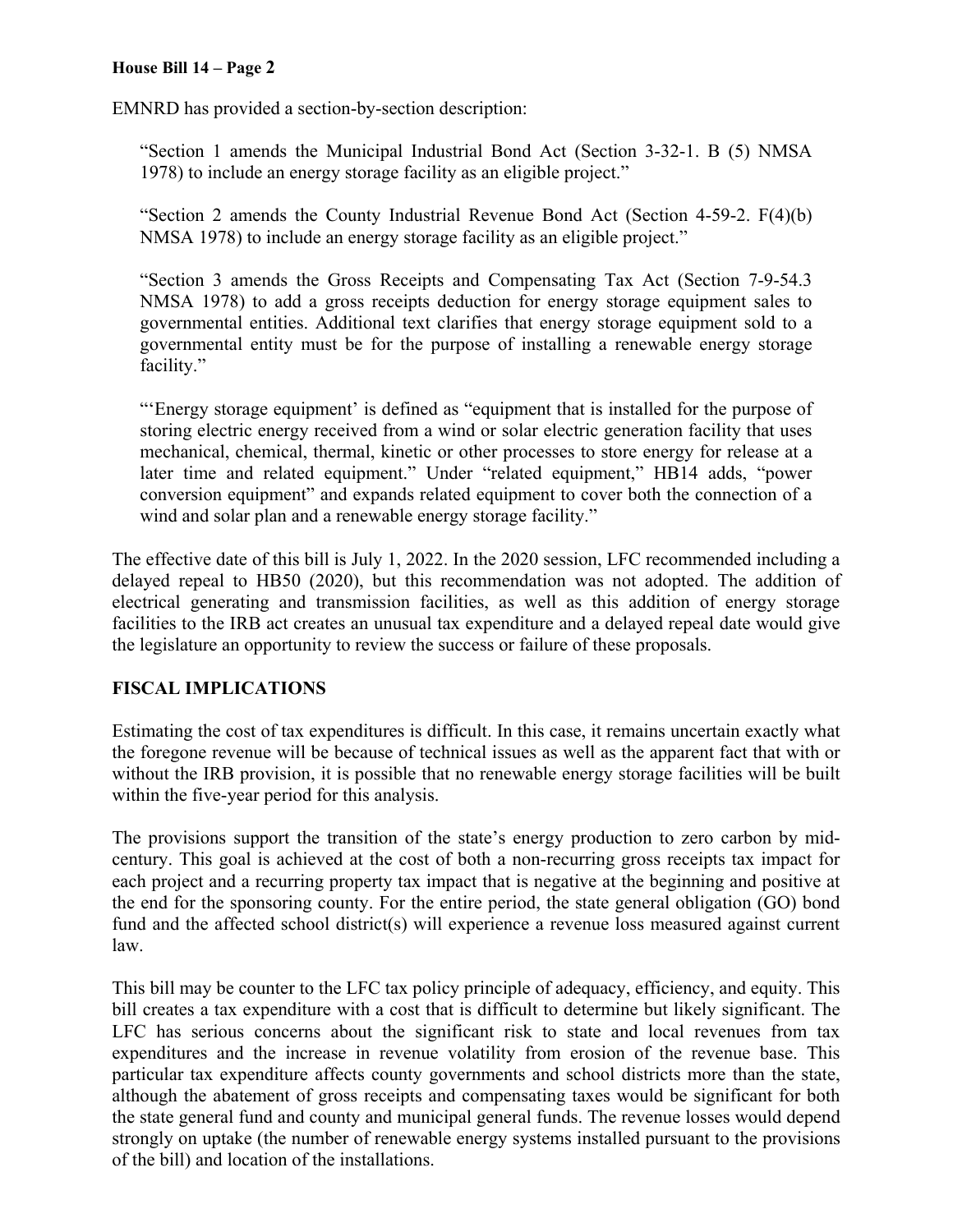As pointed out by TRD, the fiscal implications of the provisions of this bill are indeterminate, but likely to be significant.

IRBs are generally not financing tools, but tax abatement mechanisms. IRBs are built on an assumption that the tangible personal property involved in the IRB project is "owned" by the sponsoring government. Receipts from sales of tangible personal property to government can be deducted although gross receipts tax on construction materials and installation remain taxable. In this case, the bill contains an explicit gross receipts and compensating tax deduction that would apparently apply even if the renewable energy storage facilities would otherwise be considered as construction. In addition to the gross receipts and compensating tax impact, the bill provides property tax abatement. Both solar and wind renewable energy storage systems are considered as tangible personal property and valued at cost minus accumulated straight-line depreciation, with salvage value at 20 percent of cost. With the provisions of the bill, however, there would be no property tax on the renewable energy storage facilities because the project's working assets are considered to be owned by the sponsoring government. This treatment extends for the duration of the bonds – limited in statute to 30 years. In practice, the sponsoring county (or municipality) negotiates a payment-in-lieu-of-property-taxes (PILT), pursuant to the provisions of the bill, the state GO bond fund and the school districts in which the projects are located would be excluded from the PILT.

The analysis assumes that in the absence of the provisions of this bill, the renewable energy storage facilities would be considered as tangible personal property for the purpose of determining the probable property tax liability and as construction for the purpose of determining the probable gross receipts/compensating tax liability. Because the fiscal implications of this bill are largely indeterminate, LFC staff developed the following scenario-based exhibit which assumes a renewable energy storage system that will provide 4 hour backup of a 100 megawatt (MW) solar or wind farm and the cost will be \$250 per installed kilowatt-hour (KwH). Thus the installed cost would be \$100 million. In the exhibit, the project is located in an eastern New Mexico county and a single school district. However, this is an exhibit and actual uptake could be substantial and the costs to state and local governments could be significant. The estimated revenue for this exhibit is shown below.

| <b>Estimated Revenue</b> |             |                  |                  |             |                         | <b>Recurring or</b> | <b>Fund</b>              |
|--------------------------|-------------|------------------|------------------|-------------|-------------------------|---------------------|--------------------------|
| <b>FY22</b>              | <b>FY23</b> | <b>FY24</b>      | <b>FY25</b>      | <b>FY26</b> | <b>FY27</b>             | Nonrecurring        | <b>Affected</b>          |
|                          |             | (\$5,170.0)      |                  |             |                         | Non-Recur           | State General Fund (GRT) |
|                          |             | $($ \$910.0) $ $ |                  |             |                         | Non-Recur           | County (GRT)             |
|                          |             | $($ \$610.0) $ $ |                  |             |                         | Non-Recur           | County Hospital (GRT)    |
|                          |             |                  | (\$45.0)         | (\$43.0)    | $($40.0)$ to $($9.0)$   | Recurring           | State -- GO Bond Levy    |
|                          |             |                  | (\$310.0)        | (\$293.0)   | (\$277.0) to (\$150.0)  | Recurring           | <b>School District</b>   |
|                          |             |                  | $($ \$395.0) $ $ | (\$374.0)   | $($353.0)$ to $($79.0)$ | Recurring           | County -- Property Tax   |
|                          |             |                  | \$214.0          | \$214.0     | \$214.0                 | Recurring           | County - PILT            |
|                          |             |                  | (\$181.0)        | (\$160.0)   | $($138.0)$ to $$135.0$  | Recurring           | County - Net             |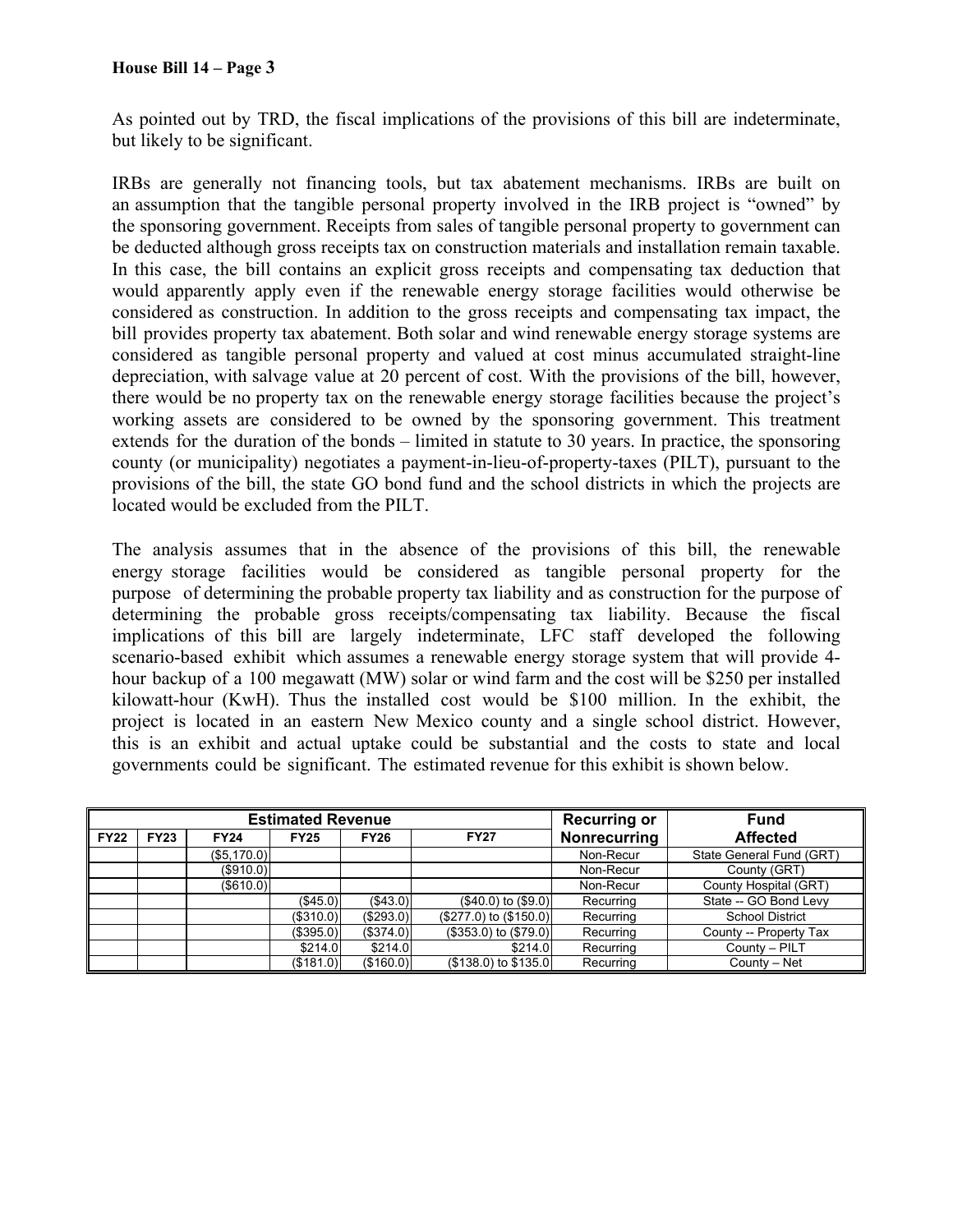The gross receipts tax impacts are as follows:

|                                                                                                                                                                                                                                                                                                                                 | <b>FY24</b>                                        |                 |  |  |  |
|---------------------------------------------------------------------------------------------------------------------------------------------------------------------------------------------------------------------------------------------------------------------------------------------------------------------------------|----------------------------------------------------|-----------------|--|--|--|
|                                                                                                                                                                                                                                                                                                                                 | <b>Location Portion</b><br><b>Paid (Thousands)</b> | <b>GRT Rate</b> |  |  |  |
| <b>County Unrestricted</b>                                                                                                                                                                                                                                                                                                      | (\$550.0)                                          | 0.5625%         |  |  |  |
| <b>County Fire</b>                                                                                                                                                                                                                                                                                                              | (\$120.0)                                          | 0.1250%         |  |  |  |
| <b>County Hospital</b>                                                                                                                                                                                                                                                                                                          | (\$610.0)                                          | 0.6250%         |  |  |  |
| <b>County Med</b>                                                                                                                                                                                                                                                                                                               | (\$240.0)                                          | 0.2500%         |  |  |  |
| <b>State General Fund (GRT/Comp)</b>                                                                                                                                                                                                                                                                                            | (\$5,170.0)                                        | 5.1250%         |  |  |  |
| Total                                                                                                                                                                                                                                                                                                                           | (\$6,690.0)                                        | 6.6875%         |  |  |  |
| Source: Note: this exhibit includes the 3 percent administrative fee charged by TRD for all county<br>gross receipts tax collections. These administrative fees are transferred to the general fund. The<br>gross receipts tax impacts are shown as non-recurring since this is an exhibit assuming a one-time<br>installation. |                                                    |                 |  |  |  |

Counties will likely lose revenue for the first nine years due to property tax losses and the PLT then gradually gain revenue while school districts will likely consistently lose a declining amount of property tax revenue. The counties may negotiate greater amounts of PILT than the exhibit indicates.

|                                                                                                                                                                                                                                                                                                                                                                                      | <b>FY 25</b> | <b>FY26</b> | <b>FY27</b> | <b>FY28</b> | <b>FY29</b> | <b>FY30</b> | <b>FY31</b> | <b>FY32</b> | <b>FY33</b> |
|--------------------------------------------------------------------------------------------------------------------------------------------------------------------------------------------------------------------------------------------------------------------------------------------------------------------------------------------------------------------------------------|--------------|-------------|-------------|-------------|-------------|-------------|-------------|-------------|-------------|
| <b>Depreciated Valuation</b><br>$(1/3rd$ tax ratio) $($<br>Millions)                                                                                                                                                                                                                                                                                                                 | \$33.3       | \$31.6      | \$29.8      | \$28.0      | \$26.2      | \$24.4      | \$22.7      | \$20.9      | \$19.1      |
| State -- GO Bond Levy                                                                                                                                                                                                                                                                                                                                                                | (S45.0)      | ( \$43.0)   | (\$40.0)    | ( \$38.0)   | ( \$36.0)   | (\$33.0)    | (\$31.0)    | (\$28.0)    | (\$26.0)    |
| County -- Property Tax                                                                                                                                                                                                                                                                                                                                                               | (\$395.0)    | (\$374.0)   | (\$353.0)   | (\$332.0)   | (\$311.0)   | (\$290.0)   | (\$269.0)   | (\$248.0)   | (\$226.0)   |
| County -- PILT                                                                                                                                                                                                                                                                                                                                                                       | \$214.0      | \$214.0     | \$214.0     | \$214.0     | \$214.0     | \$214.0     | \$214.0     | \$214.0     | \$214.0     |
| County -- Net                                                                                                                                                                                                                                                                                                                                                                        | (\$181.0)    | (\$160.0)   | (\$138.0)   | (\$117.0)   | $($ \$96.0) | (\$75.0)    | (\$54.0)    | ( \$33.0)   | (\$12.0)    |
| <b>School District</b>                                                                                                                                                                                                                                                                                                                                                               | (S310.0)     | (S293.0)    | (\$277.0)   | ( \$260.0)  | (S244.0)    | (\$227.0)   | (S211.0)    | (\$194.0)   | (\$178.0)   |
|                                                                                                                                                                                                                                                                                                                                                                                      | (\$750.0)    | (\$710.0)   | (\$670.0)   | (\$630.0)   | (\$591.0)   | (\$550.0)   | (\$511.0)   | (\$470.0)   | (\$430.0)   |
|                                                                                                                                                                                                                                                                                                                                                                                      |              |             |             |             |             |             |             |             |             |
|                                                                                                                                                                                                                                                                                                                                                                                      | <b>FY34</b>  | <b>FY35</b> | <b>FY36</b> | <b>FY37</b> | <b>FY38</b> | <b>FY39</b> | <b>FY40</b> | <b>FY41</b> | <b>FY42</b> |
| <b>Depreciated Valuation</b><br>$(1/3rd$ tax ratio) $($<br>Millions)                                                                                                                                                                                                                                                                                                                 | \$17.3       | \$15.6      | \$13.8      | \$12.0      | \$10.2      | \$8.4       | \$6.7       | \$6.7       | \$6.7       |
| State -- GO Bond Levy                                                                                                                                                                                                                                                                                                                                                                | (\$24.0)     | (\$21.0)    | (\$19.0)    | (\$16.0)    | (\$14.0)    | (\$11.0)    | (\$9.0)     | (\$9.0)     | (\$9.0)     |
| County -- Property Tax                                                                                                                                                                                                                                                                                                                                                               | (\$205.0)    | (\$184.0)   | (\$163.0)   | (\$142.0)   | (\$121.0)   | (\$100.0)   | (\$79.0)    | (\$79.0)    | (\$79.0)    |
| County -- PILT                                                                                                                                                                                                                                                                                                                                                                       | \$214.0      | \$214.0     | \$214.0     | \$214.0     | \$214.0     | \$214.0     | \$214.0     | \$214.0     | \$214.0     |
| County -- Net                                                                                                                                                                                                                                                                                                                                                                        | \$9.0        | \$30.0      | \$51.0      | \$72.0      | \$93.0      | \$114.0     | \$135.0     | \$135.0     | \$135.0     |
| <b>School District</b>                                                                                                                                                                                                                                                                                                                                                               | (\$161.0)    | (\$145.0)   | (\$128.0)   | (\$112.0)   | (\$95.0)    | (\$78.0)    | $($ \$62.0) | (\$62.0)    | (\$62.0)    |
|                                                                                                                                                                                                                                                                                                                                                                                      |              |             |             |             |             |             |             |             |             |
|                                                                                                                                                                                                                                                                                                                                                                                      | <b>FY43</b>  | <b>FY44</b> | <b>FY45</b> | <b>FY46</b> | <b>FY47</b> | <b>FY48</b> | <b>FY49</b> | <b>FY50</b> |             |
| <b>Depreciated Valuation</b><br>$(1/3rd$ tax ratio) $(\$$<br>Millions)                                                                                                                                                                                                                                                                                                               | \$6.7        | \$6.7       | \$6.7       | \$6.7       | \$6.7       | \$6.7       | \$6.7       | \$6.7       |             |
| State -- GO Bond Levy                                                                                                                                                                                                                                                                                                                                                                | (\$9.0)      | (\$9.0)     | ( \$9.0)    | ( \$9.0)    | ( \$9.0)    | (\$9.0)     | (\$9.0)     | ( \$9.0)    |             |
| County -- Property Tax                                                                                                                                                                                                                                                                                                                                                               | (\$79.0)     | (\$79.0)    | (\$79.0)    | (\$79.0)    | (\$79.0)    | (\$79.0)    | (\$79.0)    | (\$79.0)    |             |
| County -- PILT                                                                                                                                                                                                                                                                                                                                                                       | \$214.0      | \$214.0     | \$214.0     | \$214.0     | \$214.0     | \$214.0     | \$214.0     | \$214.0     |             |
| County -- Net                                                                                                                                                                                                                                                                                                                                                                        | \$135.0      | \$135.0     | \$135.0     | \$135.0     | \$135.0     | \$135.0     | \$135.0     | \$135.0     |             |
| Logan School District<br>(\$62.0)<br>(\$62.0)<br>(\$62.0)<br>$($ \$62.0)<br>$($ \$62.0)<br>(\$62.0)<br>$($ \$62.0)<br>(S62.0)                                                                                                                                                                                                                                                        |              |             |             |             |             |             |             |             |             |
| Note: The property tax exhibit assumes that the County negotiates a PILT that provides a net present value (NPV) over the 25-<br>year assumed life of the level payment to be equal to the NPV of the depreciated cost basis of the \$100,000,000 cost of the<br>renewable storage system. In both cases, we used a 5% discount rate. The PILT was calculated at \$241,000 per year. |              |             |             |             |             |             |             |             |             |

# **SIGNIFICANT ISSUES**

The provisions of this bill support the transition of the state's energy production and consumption to zero carbon by mid-century. This goal is achieved at the cost of both a nonrecurring gross receipts tax impact for each project and a recurring property tax impact that is negative at the beginning and positive at the end for the sponsoring county. For the entire period, the state GO bond fund and the affected school district(s) will experience a revenue loss measured against current law.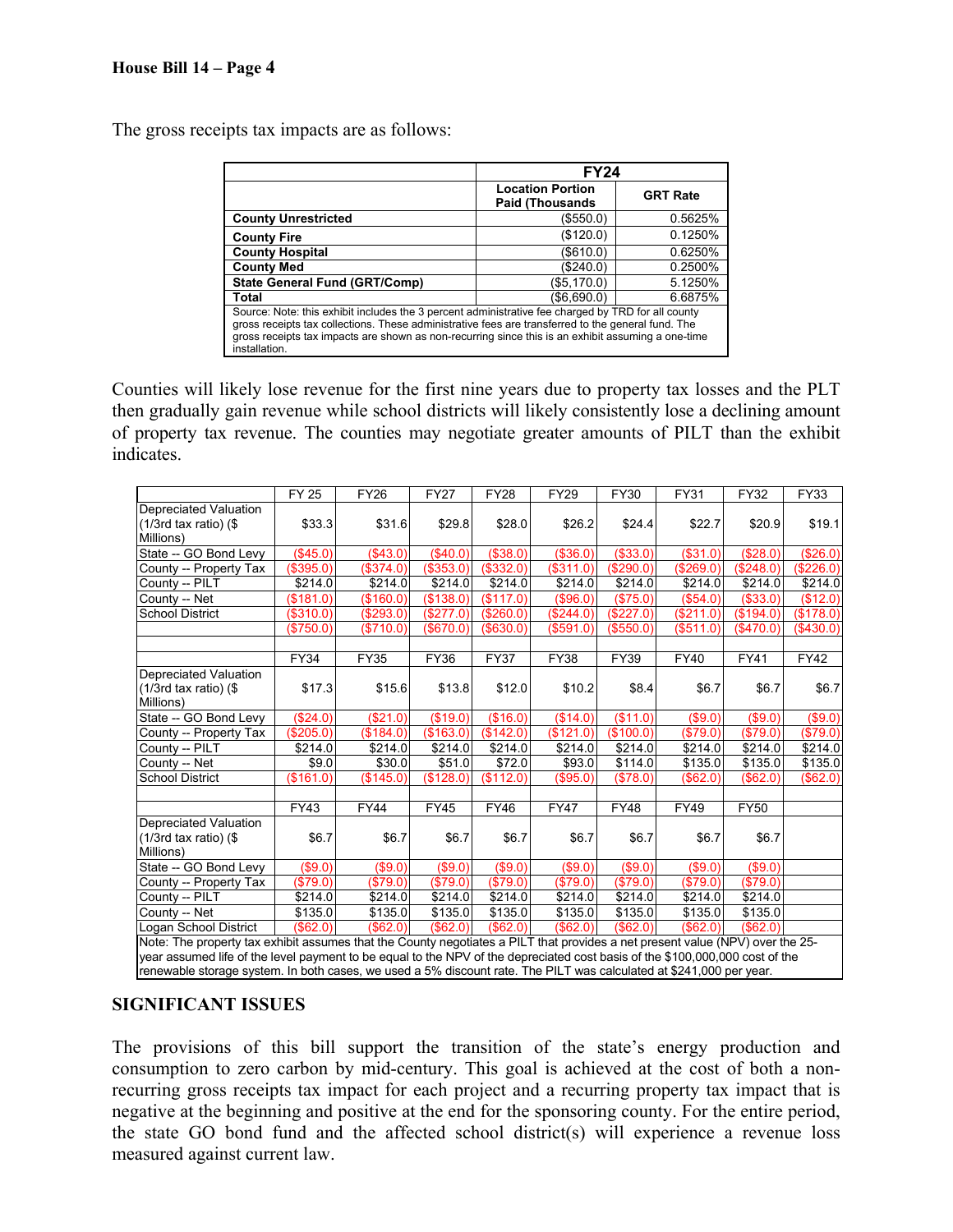This bill could be considered as a technical addition to the successive amendments of the Industrial Revenue Bond Act adding utility scale wind farms, solar generation and associated transmission lines to that act. The addition in this bill is to add energy storage facilities to the list of allowed IRB projects. However, this bill's provisions do not contain a number of the provisions of 2020's HB50 and 2021's HB105 or of other reforms mentioned with regard to IRBs.

This bill narrows the gross receipts tax (GRT) base for both the state general fund and the affected counties' general and special purpose funds. Many of the efforts over the last few years to reform New Mexico's taxes focused on broadening the GRT base and lowering the rates. Narrowing the base leads to continually rising GRT rates, increasing volatility in the state's largest general fund revenue source. Higher rates compound tax pyramiding issues and force consumers and businesses to pay higher taxes on all other purchases without an exemption, deduction, or credit.

The bill does not contain provisions for sharing the in-lieu-of-property tax payments rendered pursuant to an IRB agreement with the adopting county or counties with the state (general obligation bonds) or school districts (operating levies and debt) as negotiated in previously enacted bills (see Conflict, Duplication, Companionship and Relationship section below). Also, local governments are eligible to receive compensating taxes at their local option GRT rate and would experience a decrease in revenue from this source pursuant to the provisions of this bill.

### EMNRD contributed the following observations:

HB 14 can be seen as a follow-up to 2002's HB 143, which added renewable energy projects, and 2020's HB 50, which added electric transmission line projects to the industrial revenue bond statutes. Those two bills and the proposed all support the growth of renewable energy in the state and help to ensure that local governments receive tax revenues from renewable projects sited in their jurisdictions.

The main role of energy storage is to capture surplus energy when it is available to store it until it is needed – i.e., when electricity generation may not be sufficient to meet demand. Energy storage therefore increases the reliability and resilience of the electric grid. As New Mexico's electric grid decarbonizes, becoming more reliant on wind and solar generation (both of which are variable in availability), the installation of energy storage facilities will become increasingly important towards ensuring reliability and resilience.

Energy storage is often co-located with renewable energy generation facilities. However, the current costs of energy storage equipment, particularly for longer-duration (more than four hours) storage, may be prohibitive for renewable generation developers if they must be borne by the developer outright. Industrial revenue bond eligibility for these projects will increase the likelihood that developers will choose to add storage to their construction plans. It will also give local governments financing tools enabling them to benefit from storage projects.

### **PERFORMANCE IMPLICATIONS**

The LFC tax policy of accountability is not met since TRD is not required in the bill to report annually to an interim legislative committee regarding the data compiled from the reports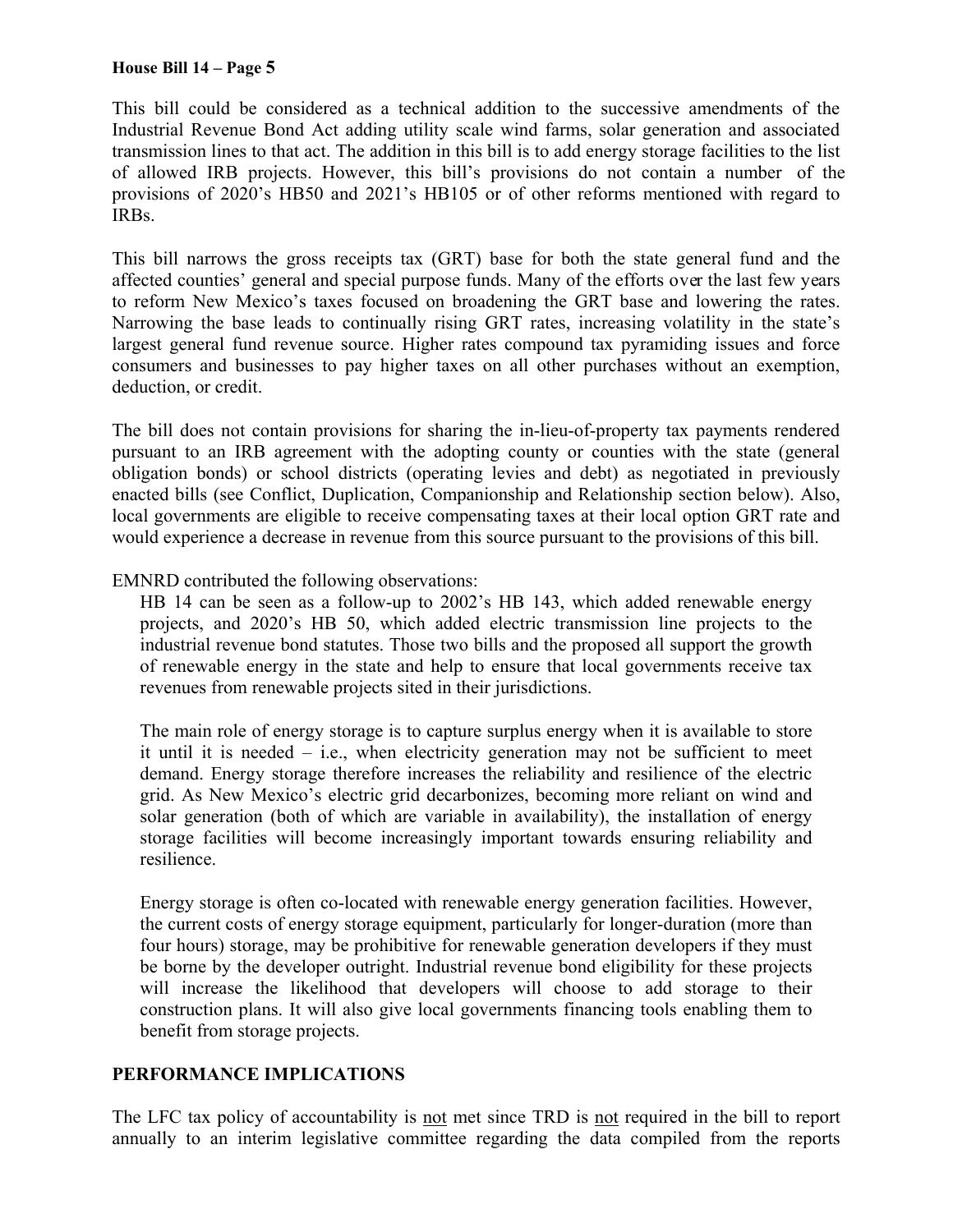regarding taxpayers taking the deduction and the exemption and other information which would allow the Legislature to determine whether the deduction and exemption are meeting their purpose.

# **CONFLICT, DUPLICATION, COMPANIONSHIP, RELATIONSHIP**

The bill does not contain provisions for sharing of the in-lieu-of-property tax payments rendered pursuant to an IRB agreement with the adopting county or counties with the state (general obligation bonds) or school districts (operating levies and debt) as negotiated in 2020's HB50 and last year's HB105, which were both enacted. In addition, the bill provides for a state and local government gross receipts tax and compensating tax deduction for renewable energy storage equipment when sold to governments in an IRB transaction. This provision was not included in 2020's HB50 for electrical generation and transmission facilities. Because of 2019's HB6, local governments are eligible to receive compensating taxes at their local option GRT rate and would experience a decrease in revenue from this source pursuant to the provisions of this bill.

TRD notes that the following bills are precursors for HB14: similar HB262 (2021 Regular Session), SB301 (2021 Regular Session) Similar to HB201 (2020 Regular Session)

### **TECHNICAL ISSUES**

In the absence of the explicit gross receipts and compensating tax deduction in Section 3 of the bill, the full amount of the costs of materials and labor would be considered construction and taxable, even though sold to an IRB-sponsoring governmental entity. The exemptions for this treatment would apply if the property were considered three-year, five-year, seven-year, or 10 year property as expressed in Section 7-9-54 NMSA 1978.

# **7-9-54 NMSA 1978. Deduction; gross receipts tax; governmental gross receipts tax; sales to governmental agencies.**

A. Receipts from selling tangible personal property to the United States or New Mexico or a governmental unit, subdivision, agency, department or instrumentality thereof may be deducted from gross receipts or from governmental gross receipts. Unless contrary to federal law, the deduction provided by this subsection does not apply to: …

(3) receipts from selling construction material, excluding tangible personal property, whether removable or non-removable, that is or would be classified for depreciation purposes as three-year property, five-year property, seven-year property or ten-year property, including indirect costs related to the asset basis, by Section 168 of the Internal Revenue Code of 1986, as that section may be amended or renumbered;

Unless TRD can determine differently, it is assumed that energy storage systems are considered 15-year MACRS property and would be considered construction for which the explicit gross receipts tax, and companion compensating tax and local option compensating taxes in this bill would apply and create a revenue loss.

Similarly, Section 7-36-29 NMSA 1978 provides the general rule for the treatment of tangible personal property for the purpose of the property tax. The rule established in that section that if the asset is considered tangible personal property, then assessed value for property tax purposes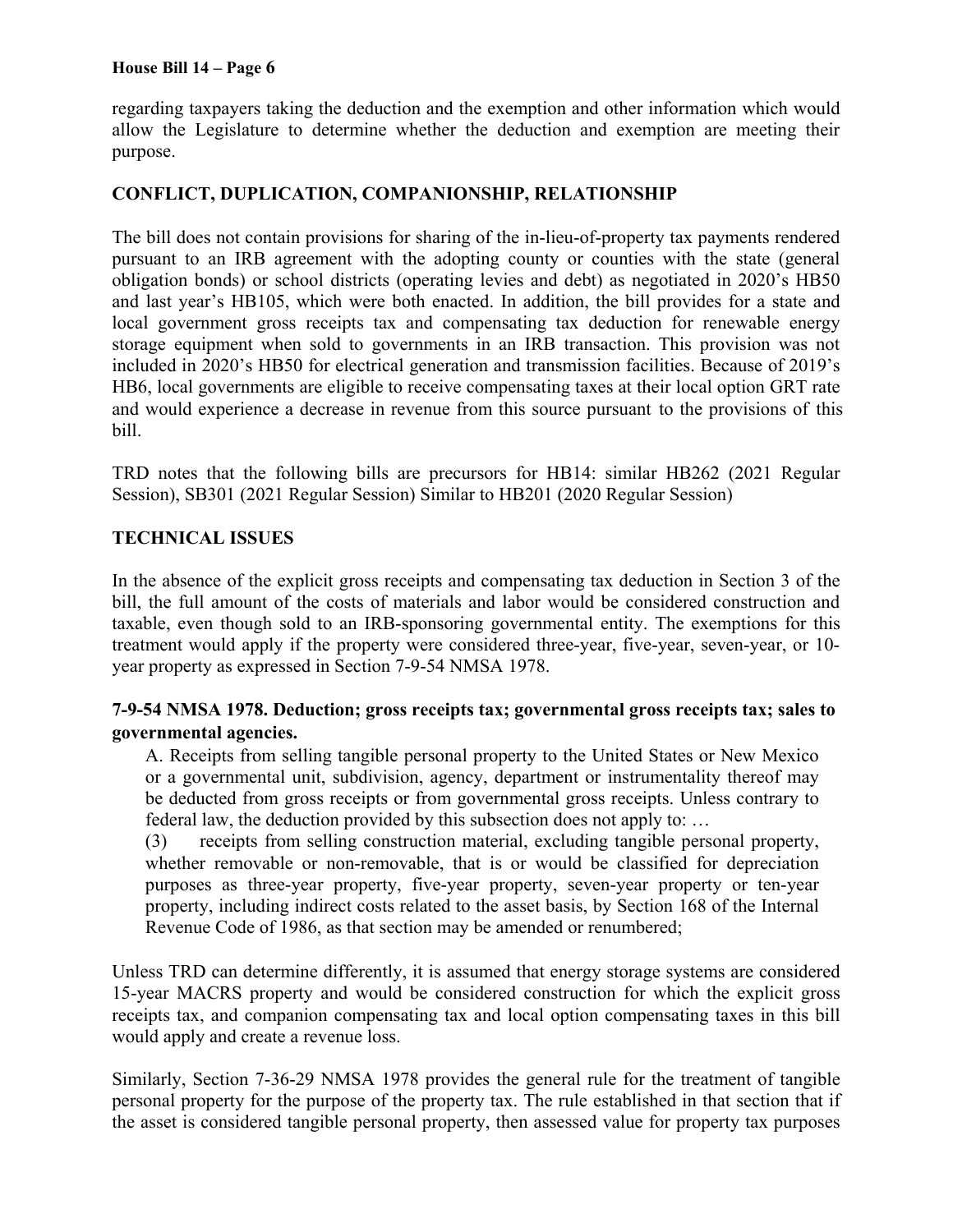is the cost basis and straight-line depreciation for the life of the asset applied. The salvage value per statute is set at 20 percent.

EMNRD observes a technical issue in the provisions of this bill:

"The definition of "energy storage equipment" in the bill is narrow, referring to the storage of electricity only produced by wind and solar generation. This definition may be unintentionally limiting in two ways."

- 1. "It is technically impossible to limit grid-tied energy storage to electrons produced only by wind and solar, as electrons on the grid move freely without any limitations (or identification of where they came from). As draft, the definition may limit the applicability of the industrial revenue bond to non-grid-tied (isolated) energy storage projects."
- 2. "Renewable energy generation does not only include wind and solar, but also might refer to geothermal, clean hydrogen, and/or other technologies not yet available. Limiting this definition to wind and solar generation only may be unnecessarily prescriptive in defining what constitutes 'renewable generation' within the state."

"Unless the bill sponsors specifically intended to limit energy storage equipment to that which is co-located with wind or solar generation the definition as currently constructed is unnecessarily limiting. If the intention is to limit it to co-located facilities, it should be stated more explicitly. Please see EMNRD's suggested amendment below."

# **OTHER SUBSTANTIVE ISSUES**

Several elements of this proposal should be discussed:

- (1) This proposal may fail the "but for" test. That is, would renewable energy storage be constructed in the absence of these tax incentives or would the incentive be required to have renewable energy storage installed.
- (2) These tax benefits will be exported, primarily to consumers in California, since the bulk of the produced power, supported by the energy storage facilities, will be sold to California utilities. If power can be sold more cheaply because of reduced tax liability, then that cost reduction will show up on California consumer's bills.
- (3) The property tax valuation rules for electrical generation, transmission and distribution (Section 7-36-29 NMSA 1978) were developed in a strongly regulated environment. Any property taxes were automatically allowed when the investor-owned utilities proposed rate cases. In an increasingly unregulated environment, the property taxes and gross receipts taxes on construction are no longer automatically included in the price that unregulated producers can charge customers. The IRB treatment of renewable energy generation and storage by unregulated entities may level the costs to the producer, including property taxes over time and allow the producer to accurately engage in longterm contracts.
- (4) For most projects involving economic development tax incentives, such as Tax Increment for Development Districts or Local Economic Development Act (LEDA), a sponsoring government is expecting short-term construction phase gross receipts tax, short term construction jobs and long term operating and maintenance jobs. It is uncertain whether a gross receipts tax deduction and no meaningful long-term jobs will mean that fewer county or municipal governments would be willing to negotiate an IRB pursuant to the provisions of this bill.